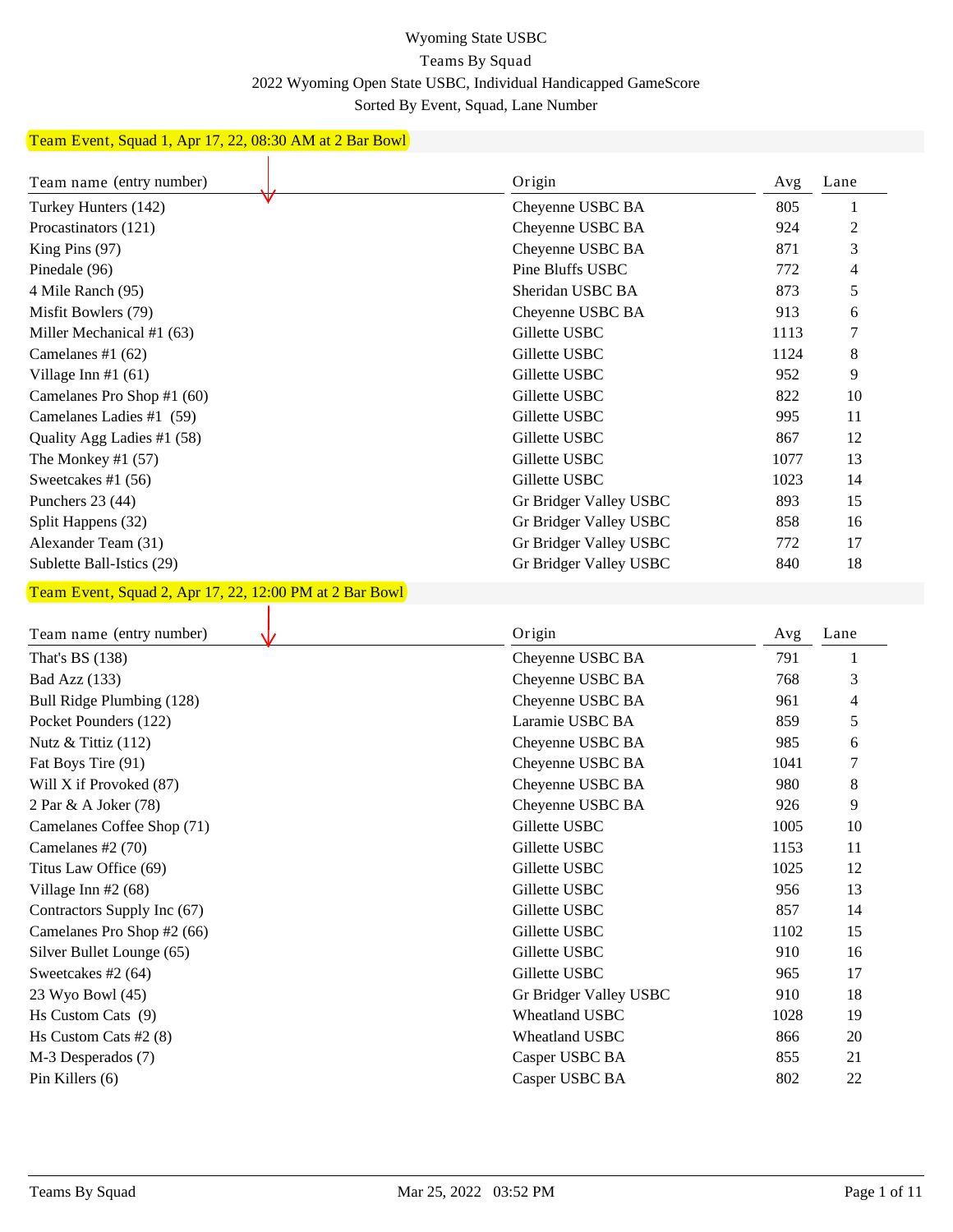## Team Event, Squad 3, Apr 24, 22, 08:30 AM at 2 Bar Bowl

| Team name (entry number)                                | Origin                            | Avg        | Lane     |
|---------------------------------------------------------|-----------------------------------|------------|----------|
| Battisti's Pro Shop #4 (165)                            | Rock Springs USBC                 | 986        |          |
| Battisti's Pro Shop #3 (164)                            | Rock Springs USBC                 | 972        | 3        |
| Battisti's Pro Shop #2 (163)                            | Rock Springs USBC                 | 996        | 4        |
| Battisti's Pro Shop #1 (162)                            | Rock Springs USBC                 | 972        | 5        |
| Rico Suave Pro shop #2 (155)                            | Cheyenne USBC BA                  | 976        | 6        |
| Just Bowling (146)                                      | Cheyenne USBC BA                  | 883        | 7        |
| Lawn Pro (145)                                          | Sheridan USBC BA                  | 906        | 8        |
| Lots Of Balls (144)                                     | Gr Bridger Valley USBC            | 710        | 9        |
| Eds Body Shop Inc (140)                                 | <b>Buffalo USBC</b>               | 947        | 10       |
| Keep It Here (136)                                      | Cheyenne USBC BA                  | 1091       | 11       |
| Bring IT $(135)$                                        | Cheyenne USBC BA                  | 1035       | 12       |
| Family Affair (132)                                     | Cheyenne USBC BA                  | 881        | 13       |
| Just Us! (116)                                          | Laramie USBC BA                   | 941        | 14       |
| Living On a Spare (100)                                 | Cheyenne USBC BA                  | 879        | 15       |
| McKinley St. Dental (90)                                | Sheridan USBC BA                  | 856        | 16       |
| Raging Infernos (89)                                    | Sheridan USBC BA                  | 995        | 17       |
| Holiday Station Stores (86)                             | Sheridan USBC BA                  | 1048       | 18       |
| Auto Max (84)                                           | Gillette USBC                     | 988        | 19       |
| Bowden Management (83)                                  | Gillette USBC                     | 983        | 20       |
| DDS (74)                                                | Cheyenne USBC BA                  | 862        | 21       |
| Up Split Creek (47)                                     | Cheyenne USBC BA                  | 928        | 22       |
| 307 Punchers (46)                                       | Gr Bridger Valley USBC            | 786        | 23       |
| Pompey Creek Builders (35)                              | Sheridan USBC BA                  | 1027       | 24       |
| Team Event, Squad 4, Apr 24, 22, 12:00 PM at 2 Bar Bowl |                                   |            |          |
|                                                         |                                   |            |          |
| Team name (entry number)                                | Origin                            | Avg        | Lane     |
|                                                         |                                   |            |          |
|                                                         |                                   |            | 1        |
| Battisti's Pro Shop #8 (169)                            | Rock Springs USBC                 | 877        |          |
| Battisti's Pro Shop #7 (168)                            | Rock Springs USBC                 | 1039       | 3<br>4   |
| Battisti's Pro Shop #6 (167)                            | Rock Springs USBC                 | 979        |          |
| Battisti's Pro Shop #5 (166)                            | Gillette USBC                     | 941        | 5<br>6   |
| Bring It Home 2 (134)                                   | Cheyenne USBC BA                  | 1102       |          |
| CASAZUL (120)                                           | Sheridan USBC BA                  | 830        | 7        |
| Gamblers (117)                                          | Cheyenne USBC BA                  | 868        | 8        |
| My Finger Slipped (113)                                 | Cheyenne USBC BA                  | 912        | 9        |
| NOC Construction (106)                                  | Wheatland USBC                    | 883        | 10       |
| Herrington Farms (101)                                  | Cheyenne USBC BA                  | 1060       | 11       |
| No Pin Intended (99)                                    | Cheyenne USBC BA                  | 777        | 12       |
| Rico Suave Pro Shop (98)                                | Cheyenne USBC BA                  | 956        | 13       |
| Spare Time (88)                                         | Casper USBC BA                    | 699        | 14       |
| David Oleson (85)                                       | Sheridan USBC BA                  | 1112       | 15       |
| Ballz Deep (82)                                         | Cheyenne USBC BA                  | 914        | 16       |
| Al's Pal's (76)                                         | Cheyenne USBC BA                  | 979        | 17       |
| 3 Fingers Deep (52)                                     | Casper USBC BA                    | 1012       | 18       |
| Trademark Employement (51)                              | Casper USBC BA                    | 1026       | 19       |
| RC Enterprises (43)                                     | Gillette USBC                     | 832        | 20       |
| Continental Electric (42)                               | Gillette USBC                     | 934        | 21       |
| Prairie Custom Creations (34)                           | Gillette USBC                     | 845        | $22\,$   |
| Legendary Beaui ! (5)<br>Perkins (2)                    | Cheyenne USBC BA<br>Gillette USBC | 985<br>886 | 23<br>24 |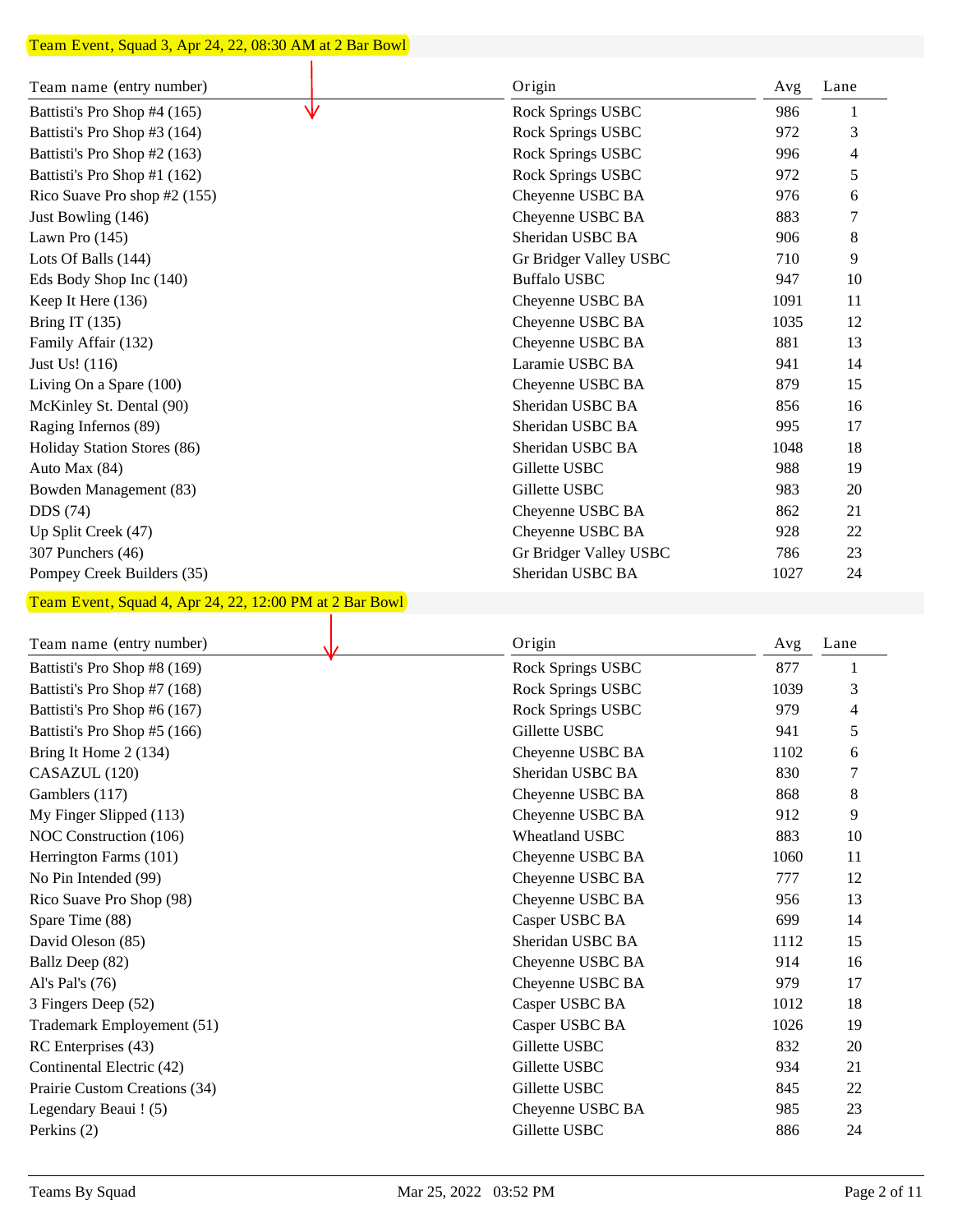#### Team Event, Squad 5, May 01, 22, 08:30 AM at 2 Bar Bowl ┓

| Team name (entry number)                                | Origin              | Avg  | Lane           |
|---------------------------------------------------------|---------------------|------|----------------|
| Super Gremlins (161)                                    | <b>Buffalo USBC</b> | 810  | 1              |
| Fear Not (152)                                          | Cheyenne USBC BA    | 912  | $\overline{c}$ |
| U Blaze Vapos (150)                                     | Sheridan USBC BA    | 816  | 3              |
| Crocketts Rockets (137)                                 | Cheyenne USBC BA    | 1072 | 4              |
| <b>FMTAG</b> (124)                                      | Casper USBC BA      | 1117 | 5              |
| BJSJG(123)                                              | Casper USBC BA      | 1076 | 6              |
| Surf Wyoming (119)                                      | Sheridan USBC BA    | 985  | 7              |
| South St Pharmacy (103)                                 | Wheatland USBC      | 874  | 8              |
| Goose's Liquor (41)                                     | <b>Worland USBC</b> | 757  | 9              |
| Big Horn Meat (40)                                      | <b>Buffalo USBC</b> | 886  | 10             |
| Buffalo Bowl #2 (39)                                    | <b>Buffalo USBC</b> | 844  | 11             |
| Buffalo Bowl #1 (38)                                    | <b>Buffalo USBC</b> | 885  | 12             |
| First Northern Bank (37)                                | <b>Buffalo USBC</b> | 717  | 13             |
| Papa Johns (33)                                         | Cheyenne USBC BA    | 939  | 14             |
| Borm Squad (30)                                         | Cheyenne USBC BA    | 938  | 15             |
| Jones Oil and Lube (28)                                 | Pine Bluffs USBC    | 710  | 16             |
| Pinebowl (26)                                           | Pine Bluffs USBC    | 1039 | 17             |
| Napa Pine Bluffs (25)                                   | Pine Bluffs USBC    | 876  | 18             |
| Harding Ranch (22)                                      | Pine Bluffs USBC    | 928  | 19             |
| Farmers Insurance (21)                                  | Pine Bluffs USBC    | 908  | 20             |
| Bruns Farm (18)                                         | Pine Bluffs USBC    | 991  | 21             |
| Fornstrom's Feed Lot (15)                               | Pine Bluffs USBC    | 884  | 22             |
| Evan Cattle Co (13)                                     | Pine Bluffs USBC    | 826  | 23             |
| Krakow Ranch (10)                                       | Pine Bluffs USBC    | 748  | 24             |
|                                                         |                     |      |                |
| Team Event, Squad 6, May 01, 22, 12:00 PM at 2 Bar Bowl |                     |      |                |
| Team name (entry number)                                | Origin              | Avg  | Lane           |
| Chik N Dix (143)                                        | Cheyenne USBC BA    | 754  | 1              |
| <b>FMSJG</b> (126)                                      | Casper USBC BA      | 1117 | $\overline{c}$ |
| <b>BJTAG</b> (125)                                      | Casper USBC BA      | 1076 | 3              |
| Bighorn Basin Tire (118)                                | <b>Worland USBC</b> | 875  | 4              |
| Lets Have Shots (115)                                   | Cheyenne USBC BA    | 944  | 5              |
| Shot Makers (114)                                       | Laramie USBC BA     | 936  | 6              |
| Laramie, Snowy Range (110)                              | Laramie USBC BA     | 983  | 7              |
| Big Dog's Lanes (109)                                   | Wheatland USBC      | 854  | 8              |
| Wyld Gear (105)                                         | Casper USBC BA      | 976  | 9              |
| Littly Philly (102)                                     | Cheyenne USBC BA    | 951  | 10             |
| Phil Music Squad (94)                                   | Casper USBC BA      | 998  |                |
| Stephenson's Art & Pottery (80)                         | Worland USBC        | 936  | 11<br>12       |
|                                                         |                     | 1000 | 13             |
| More Whiskey Boys (77)                                  | Cheyenne USBC BA    |      |                |
| Long Shot (73)                                          | Casper USBC BA      | 927  | 14             |
| Spare Room Pine Bowl (23)                               | Pine Bluffs USBC    | 1064 | 15             |
| Miller Farms (20)                                       | Pine Bluffs USBC    | 1003 | 16             |
| Macy Farms (19)                                         | Pine Bluffs USBC    | 877  | 17             |
| Texas Trail Market (17)                                 | Pine Bluffs USBC    | 938  | 18             |
| Fornstrom Feed Lot (16)                                 | Pine Bluffs USBC    | 884  | 19             |
| Napa Pine Bluffs #2 (14)                                | Pine Bluffs USBC    | 876  | 20             |
| Jones Oil and Lube (12)                                 | Pine Bluffs USBC    | 666  | 21             |
| Krakow Ranch #2 (11)                                    | Pine Bluffs USBC    | 805  | 22             |
| B&H Rig & Ton Sales Inc. (3)                            | Casper USBC BA      | 957  | 23             |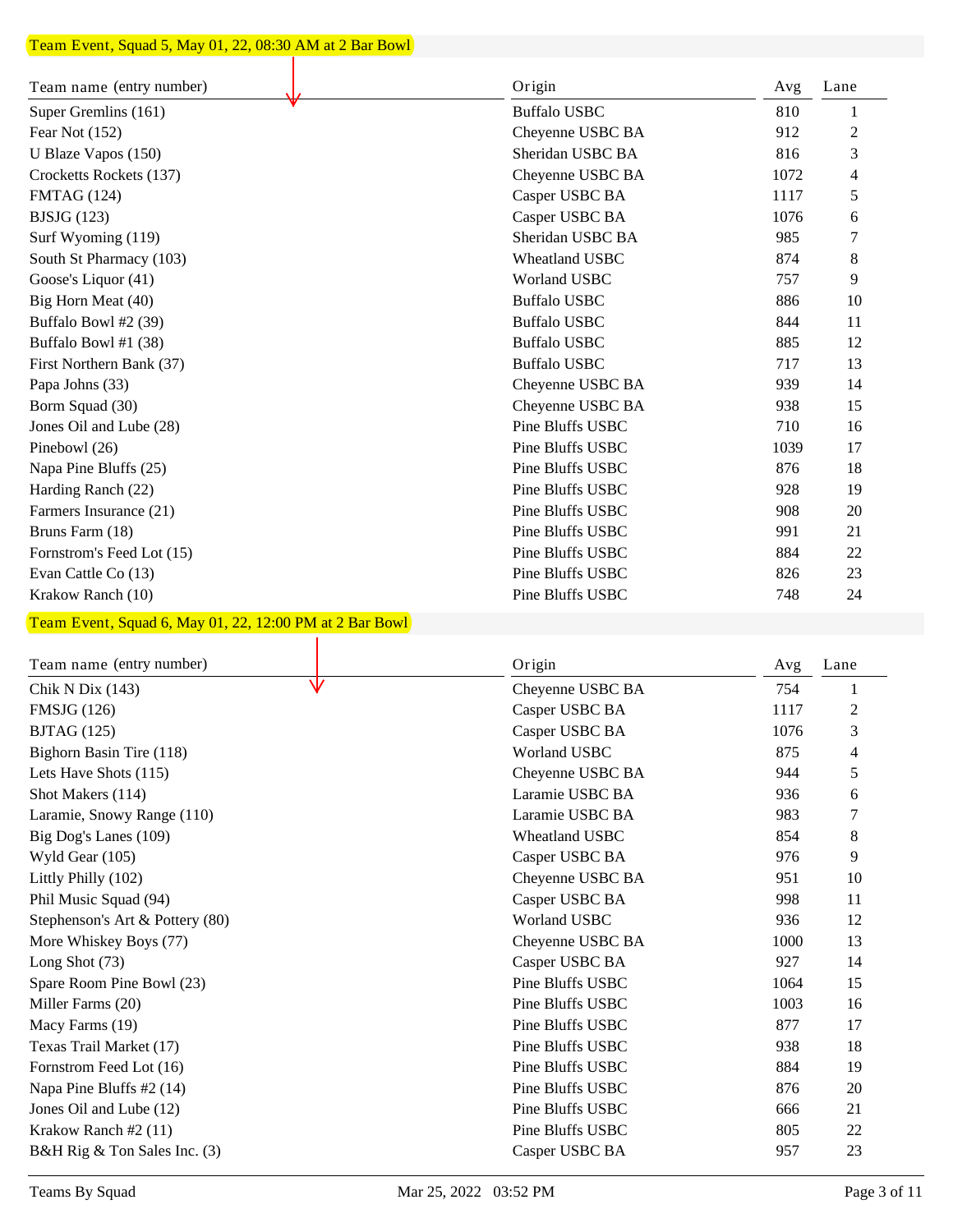| Team Event, Squad 7, May 08, 22, 08:30 AM at 2 Bar Bowl    |                         |      |            |
|------------------------------------------------------------|-------------------------|------|------------|
| Team name (entry number)                                   | Origin                  | Avg  | Lane       |
| TORC $(1)$                                                 | Gillette USBC           | 890  | 24         |
| Team Event, Squad 7, May 08, 22, 08:30 AM at 2 Bar Bowl    |                         |      |            |
|                                                            |                         |      |            |
| Team name (entry number)                                   | Origin                  | Avg  | Lane       |
| El Mark-O-Lanes (160)                                      | Casper USBC BA          | 909  | 2          |
| P.V. Golf (159)                                            | Casper USBC BA          | 1088 | 3          |
| Keg & Cork (158)                                           | Casper USBC BA          | 1126 | 4          |
| Stroker Inn (154)                                          | Glenrock USBC           | 907  | 5          |
| Thursday Night Thrillers (149)                             | Laramie USBC BA         | 949  | 6          |
| AMS Fireplaces (141)                                       | <b>Star Valley USBC</b> | 950  | 7          |
| Bi-Polar Rollers (131)                                     | Gillette USBC           | 735  | 8          |
| Century 21BHJ (129)                                        | Sheridan USBC BA        | 876  | 9          |
| Old Farts (72)                                             | Cheyenne USBC BA        | 758  | 10         |
| Online Mechanical (55)                                     | <b>Star Valley USBC</b> | 922  | 11         |
| Hansen Plumbing (54)                                       | <b>Star Valley USBC</b> | 990  | 12         |
| Online Mechanical #2 (53)                                  | <b>Star Valley USBC</b> | 811  | 13         |
| Browlers (48)                                              | Cheyenne USBC BA        | 828  | 14         |
| Team Event, Squad 8, May 08, 22, 12:00 PM at 2 Bar Bowl    |                         |      |            |
|                                                            |                         |      |            |
| Team name (entry number)                                   | Origin                  | Avg  | Lane       |
| Pinheads (153)                                             | Cheyenne USBC BA        | 714  | 3          |
| Triple A Double J (148)                                    | Laramie USBC BA         | 867  | 4          |
| Laramie Automotive & Diesel (147)                          | Laramie USBC BA         | 1045 | 5          |
| Farm Bureau (130)                                          | Gillette USBC           | 995  | 6          |
| Brandon Helton (108)                                       | Cheyenne USBC BA        | 1006 | 7          |
| Pocket Pounders #2 (104)                                   | Casper USBC BA          | 872  | $\,8$      |
| Full House (93)                                            | Casper USBC BA          | 1035 | 9          |
| William Garcia (92)                                        | Cheyenne USBC BA        | 842  | 10         |
| Family Affair (81)                                         | Cheyenne USBC BA        | 903  | 11         |
| The Lost Ones (36)                                         | Douglas USBC BA         | 878  | 12         |
| Pine Bowl #2 $(24)$                                        | Pine Bluffs USBC        | 1055 | 13         |
| Funtastic $5(4)$                                           | Cheyenne USBC BA        | 704  | 14         |
| Energy Lanes (157)                                         | Gillette USBC           | 1022 | 15         |
| Team Event, Squad 9, Apr 23, 22, 09:00 AM at 2 Bar Bowl    |                         |      |            |
|                                                            |                         |      |            |
| Team name (entry number)                                   | Origin                  | Avg  | Lane       |
| True Lefty's (151)                                         | Cheyenne USBC BA        | 876  | 1          |
| Doubles Event, Squad 1, Apr 16, 22, 09:00 AM at 2 Bar Bowl |                         |      |            |
|                                                            |                         |      |            |
| Team name (entry number)                                   | Origin                  | Avg  | Lane       |
| Demello, Ronald M / Demello, Gary B (142)                  | Cheyenne USBC BA        | 344  | 1          |
| Demello, Brody / Deporter, Jason (142)                     | Cheyenne USBC BA        | 327  | 1          |
| Facio, Jessica L / Metzger, LaDonna K (133)                | Cheyenne USBC BA        | 241  | 3          |
| Ramsey, Brie N / Martin, Michelle M (121)                  | Cheyenne USBC BA        | 314  | 3          |
| Waldron, Michael E / Bowker, Dallas B (121)                | Cheyenne USBC BA        | 393  | $\sqrt{5}$ |
| Landon, Courtney J / Orona, Chris (133)                    | Cheyenne USBC BA        | 398  | 5          |
| Rauzi, Cassie / Kennedy, Kimberly K (87)                   | Cheyenne USBC BA        | 335  | 7          |
| Vosler, Luke / Cramer, Scott A (97)                        | Cheyenne USBC BA        | 346  | 7          |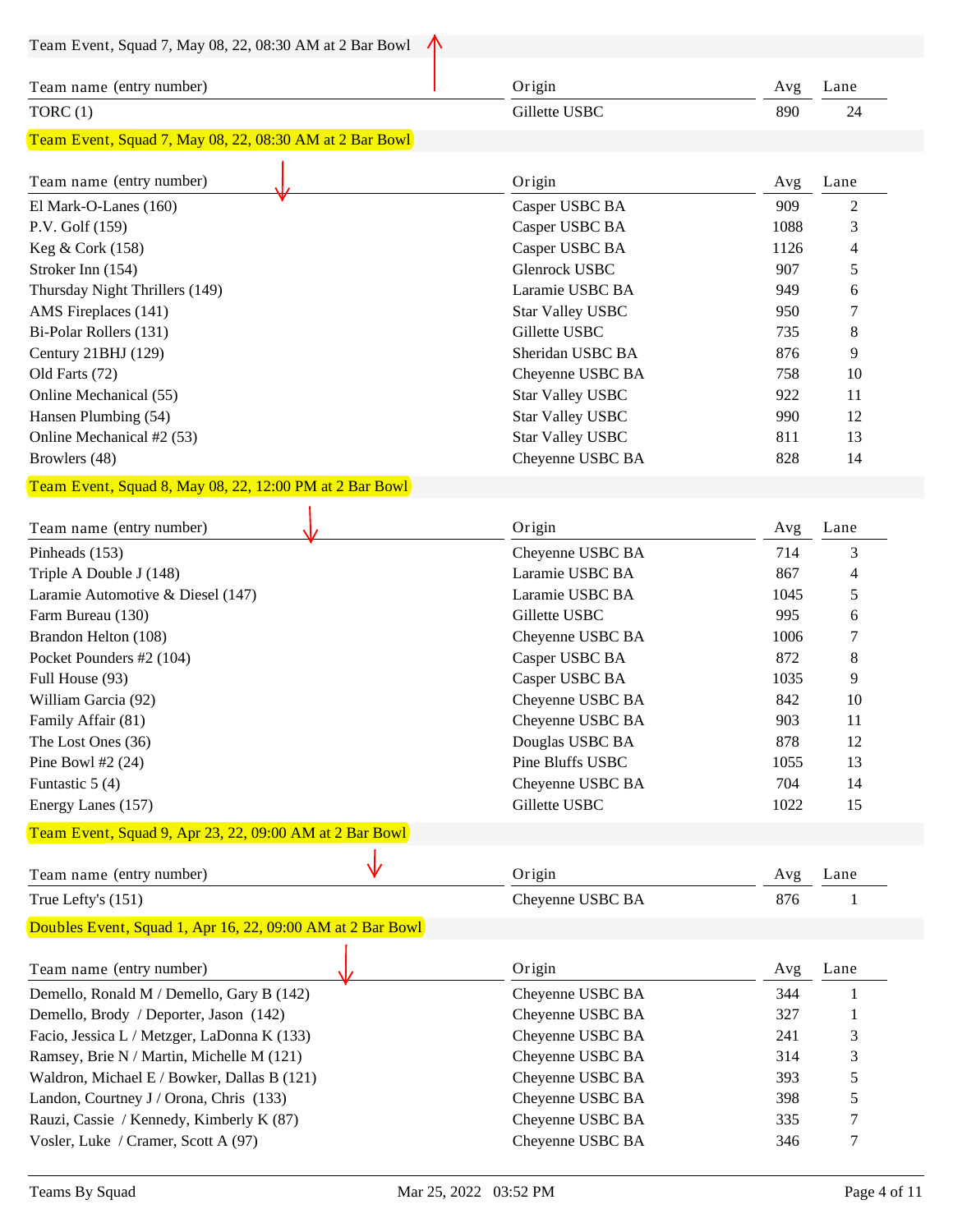## Doubles Event, Squad 1, Apr 16, 22, 09:00 AM at 2 Bar Bowl

| Team name (entry number)                       | Origin                 | Avg | Lane |
|------------------------------------------------|------------------------|-----|------|
| Shackelford, Brian G / Honaker, Michael B (97) | Cheyenne USBC BA       | 348 | 9    |
| Rogers, Jessie / Rogers, Joshua W (32)         | Gr Bridger Valley USBC | 320 | 9    |
| Jones, Ashley D / Jones, Nick R $(32)$         | Gr Bridger Valley USBC | 378 | 11   |
| Heinzerling, Bonnie / Brown, Kendall (87)      | Cheyenne USBC BA       | 406 | 11   |
| McKenney, Kristin A / Divis, Krista (59)       | Gillette USBC          | 383 | 13   |
| Divis, Jessica L / Duvall, Tabetha R $(59)$    | Gillette USBC          | 413 | 13   |

## Doubles Event, Squad 2, Apr 16, 22, 01:30 PM at 2 Bar Bowl

| Team name (entry number)                       | Origin                 | Avg | Lane             |
|------------------------------------------------|------------------------|-----|------------------|
| Haynes, Al Sr / McDaniel, Charles(Chas) R (75) | Cheyenne USBC BA       | 399 | 1                |
| Mcveigh, Richard P / Duff, Zach J (75)         | Cheyenne USBC BA       | 353 | 1                |
| World, Charles I / Wilson, Tuffy R (75)        | Cheyenne USBC BA       | 413 | 3                |
| Rabenberg, Houston M / Maxted, Casey (63)      | Gillette USBC          | 446 | 3                |
| Miller, Leo V / Lang, Robbie L, Jr (63)        | Gillette USBC          | 418 | 3                |
| Tennant, Brian M / VanPatten, Charles B (63)   | Gillette USBC          | 447 | 5                |
| McKenney, Wesley R, Jr / Smith, David J (62)   | Gillette USBC          | 464 | $\mathfrak s$    |
| Divis, Mike T / Hershey, Sabrena (62)          | Gillette USBC          | 458 | 5                |
| Hullinger, Corey E / Warrington, Randal G (61) | Gillette USBC          | 384 | $\boldsymbol{7}$ |
| Lax, Nathaniel C / Beckley, Sean (61)          | Gillette USBC          | 386 | $\boldsymbol{7}$ |
| Titus, Steven / Scharf, Randy (61)             | Gillette USBC          | 421 | 7                |
| Pyles, Jeremy / Hershey, Logan (60)            | Gillette USBC          | 337 | 9                |
| Kinsey, Clyde R / Coggeshall, Bruce A (60)     | Gillette USBC          | 331 | 9                |
| Byers, Daren / Waite, Darren (60)              | Gillette USBC          | 343 | 11               |
| Shields, Bailey / Shields, Cheree A (59)       | Gillette USBC          | 414 | 11               |
| Mikkelson, Ronnie A / Nelson, Robert L (57)    | Gillette USBC          | 428 | 13               |
| Nelson, Christy M / Scharf, Patty L (58)       | Gillette USBC          | 340 | 13               |
| Locken, Korrie / Wanke, Marla L (58)           | Gillette USBC          | 312 | 13               |
| Mills, Richard E / Nuzum, Lance K $(57)$       | Gillette USBC          | 434 | 15               |
| Barber, Justin E / Duvall, Adam D (56)         | Gillette USBC          | 408 | 15               |
| Esquibel, David / Allen, Kyle (56)             | Gillette USBC          | 406 | 15               |
| Chatelain, Brandi R / Chatelain, Cody D (45)   | Gr Bridger Valley USBC | 355 | 17               |
| Walton, Kevin / Nichols, Wil S (44)            | Gr Bridger Valley USBC | 334 | 17               |
| Anschutz, Jim R / Brause, Ryan M (44)          | Gr Bridger Valley USBC | 324 | 17               |
| Rouse, Greg / Orham, Mike E (44)               | Gr Bridger Valley USBC | 412 | 19               |
| Lane, Bryan / Kosmann, Brandy J (29)           | Gr Bridger Valley USBC | 319 | 19               |
| Voss, Shane / Orham, Sarah D (29)              | Gr Bridger Valley USBC | 318 | 19               |
| Vrska, Phil / Feiock, Rodney D (29)            | Gr Bridger Valley USBC | 363 | 21               |
| Berlinger, Tyler R / Hoff, Russell R (7)       | Casper USBC BA         | 331 | 21               |
| Berlinger, Mitch C / Morton, Ted W (7)         | Casper USBC BA         | 324 | 21               |
| Hoffman, Bill H / Richards, Danny L (7)        | Casper USBC BA         | 366 | 23               |
| Moler, Willie A / Berlinger, Shannon L (6)     | Casper USBC BA         | 317 | 23               |
| Hoffman, William H, Jr / Reed, Wayne A (6)     | Casper USBC BA         | 319 | 23               |

## Doubles Event, Squad 3, Apr 16, 22, 06:00 PM at 2 Bar Bowl

| Team name (entry number)                   | Origin           | Avg | Lane |
|--------------------------------------------|------------------|-----|------|
| Frye, William G / Roberts, Camille H (138) | Cheyenne USBC BA | 293 |      |
| Fletcher, Steve Q / Burns, Samuel (122)    | Laramie USBC BA  | 429 |      |
| Brand, Jackie L / Roberts, Amanda L (138)  | Cheyenne USBC BA | 330 |      |
| Stolz, Ed / Owsley, Shilo A (138)          | Cheyenne USBC BA | 333 |      |

 $\mathbf{r}$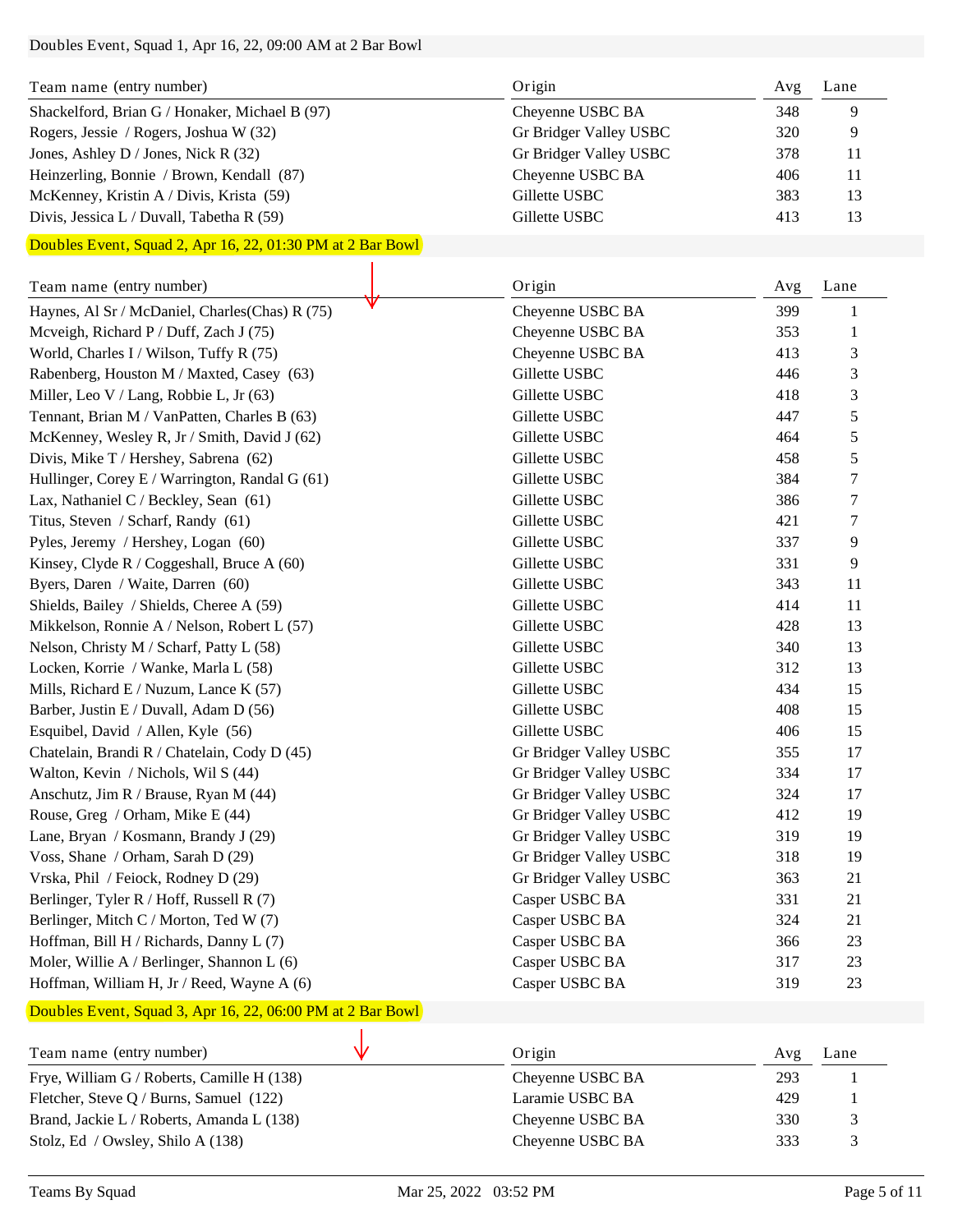## Doubles Event, Squad 3, Apr 16, 22, 06:00 PM at 2 Bar Bowl

| Team name (entry number)                         | Origin                 | Avg | Lane |
|--------------------------------------------------|------------------------|-----|------|
| Warrington, Trevor L / Flores, Angelo (122)      | Laramie USBC BA        | 430 | 5    |
| Cox, Dillon J / Mercer, Glenn (111)              | Cheyenne USBC BA       | 319 | 5    |
| Daniels, Sandra A / Bruckner, Edward R (96)      | Pine Bluffs USBC       | 275 | 5    |
| Belveal, Amy S / Belveal, Phil W (96)            | Pine Bluffs USBC       | 342 | 7    |
| Alexander, Marvene M / Alexander, Jeffrey L (96) | Pine Bluffs USBC       | 295 | 7    |
| Gill, Jerry D / Diggins, Michael M (95)          | Sheridan USBC BA       | 323 | 7    |
| Thompson, Travis C / Wootton, Mike W $(95)$      | Sheridan USBC BA       | 376 | 9    |
| Hammill, Luke / Koch, Keneth D (95)              | Sheridan USBC BA       | 346 | 9    |
| Vogel, Elizabeth M / Gauthier, Austin (79)       | Cheyenne USBC BA       | 311 | 9    |
| Vogel, Vincent C / Kingham, Heath D (79)         | Cheyenne USBC BA       | 348 | 11   |
| Adams, Deborah L / Levengood, Leo (78)           | Cheyenne USBC BA       | 374 | 11   |
| Wolf, Elizabeth P / Levengood, John W (78)       | Cheyenne USBC BA       | 385 | 11   |
| Wright, Kelly L / Wolf, Stu M (78)               | Cheyenne USBC BA       | 407 | 13   |
| Daniels, Sandra A / Bruckner, Edward R (31)      | Gr Bridger Valley USBC | 275 | 13   |
| Alexander, Marvene M / Alexander, Jeffrey L (31) | Gr Bridger Valley USBC | 295 | 13   |
| Belveal, Amy S / Belveal, Phil W (31)            | Gr Bridger Valley USBC | 342 | 15   |
| Allbright, Darren S / Allbright, Harold C (9)    | Wheatland USBC         | 408 | 15   |
| Hawley, Ryan J / Robinett, Buzzard (9)           | <b>Wheatland USBC</b>  | 397 | 15   |
| Jenkins, Michael E / Bartow, Terryl D (9)        | <b>Wheatland USBC</b>  | 422 | 17   |
| Maston, Austun / Sidman, Mark A (8)              | Wheatland USBC         | 334 | 17   |
| Jenkins, Grant E / Bartow, Terry L (8)           | <b>Wheatland USBC</b>  | 333 | 17   |

# Doubles Event, Squad 4, Apr 23, 22, 09:00 AM at 2 Bar Bowl

| Team name (entry number)                         | Origin           | Avg | Lane |
|--------------------------------------------------|------------------|-----|------|
| Graham, Robert J / Dryden, John E (146)          | Cheyenne USBC BA | 377 | 3    |
| Patterson, Jason O / Lopez, Christopher (146)    | Cheyenne USBC BA | 314 | 3    |
| Collins, Devin E / Roberts, Shaun S (146)        | Cheyenne USBC BA | 354 | 3    |
| Boyd, Kyle / Guyer, Jordan P (145)               | Sheridan USBC BA | 424 | 5    |
| Desmond, Jace P / Nettles, Cahill (145)          | Sheridan USBC BA | 362 | 5    |
| Keksi, Casey A / Hunter, Jarred S (136)          | Cheyenne USBC BA | 429 | 5    |
| Charley, Jennifer L / Charley, Robert L (135)    | Cheyenne USBC BA | 432 | 7    |
| Pollard, Darian N / Day-Langhoff, Winter J (135) | Cheyenne USBC BA | 378 | 7    |
| Spigner, Isaiah A / Mueller, Brian C (134)       | Cheyenne USBC BA | 435 | 7    |
| Pollard, Michael A / Mork, Bluford B (134)       | Cheyenne USBC BA | 440 | 9    |
| Standifer, Geano N / Lallak, Eddie Jr (134)      | Cheyenne USBC BA | 441 | 9    |
| Langhoff, Vicki L / Harwell, Andrew J (132)      | Cheyenne USBC BA | 335 | 9    |
| Harwell, Brianna L / Harwell, James R (132)      | Cheyenne USBC BA | 346 | 11   |
| Langhoff, Dylan R / Langhoff, Robert O (132)     | Cheyenne USBC BA | 367 | 11   |
| Baker, Betty L / Allen, Leslie (116)             | Laramie USBC BA  | 341 | 11   |
| Hauck, Randy / Nelson, Dalton (116)              | Laramie USBC BA  | 427 | 13   |
| Allen, Scott / Baker, Bradlee E (116)            | Laramie USBC BA  | 378 | 13   |
| Eliason, Robert C / Thomas, Burt R, Jr (102)     | Cheyenne USBC BA | 385 | 13   |
| Herrington, Mathew / Herrington, Dave L (101)    | Cheyenne USBC BA | 421 | 15   |
| Herrington, Randi R / Herrington, Peggy A (99)   | Cheyenne USBC BA | 290 | 15   |
| Williams, Misty / Herrington, Lisa (99)          | Cheyenne USBC BA | 306 | 15   |
| Medley, Kelly M / Medley, Devin R (99)           | Cheyenne USBC BA | 382 | 17   |
| Cline, Robert J / Cline, Chance R (98)           | Cheyenne USBC BA | 370 | 17   |
| Malcom, Coy G / Rico, Brian L, Sr (98)           | Cheyenne USBC BA | 376 | 17   |
| Rico, Alec / Rico, Brian J, Jr (98)              | Cheyenne USBC BA | 387 | 19   |
| McCabe, Colleen F / Ferguson, Catherine (43)     | Gillette USBC    | 301 | 19   |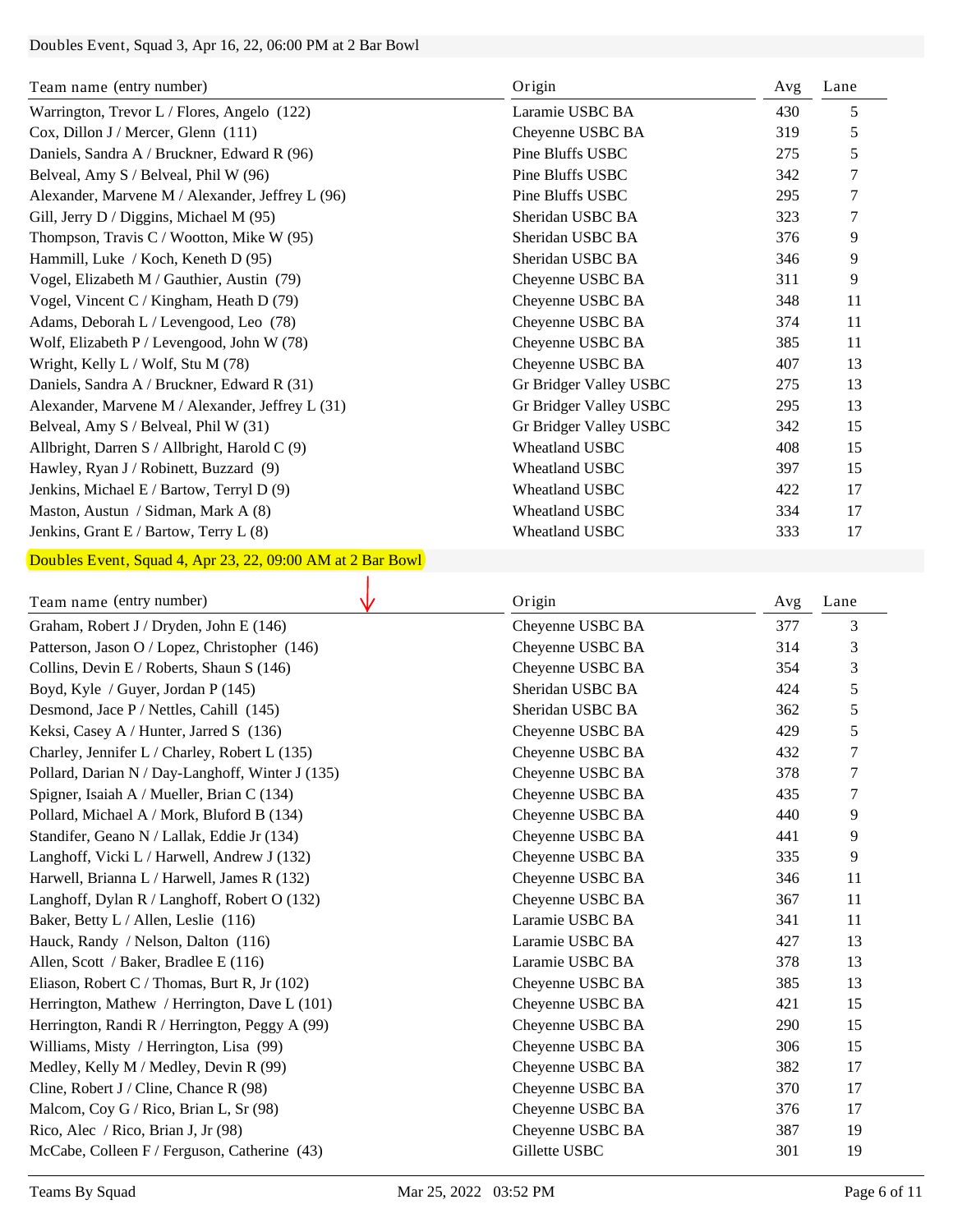#### Doubles Event, Squad 4, Apr 23, 22, 09:00 AM at 2 Bar Bowl

| Team name (entry number)                   | Origin        | Avg | Lane |
|--------------------------------------------|---------------|-----|------|
| Phipps, Dyann M / Graham, Mellinda J (43)  | Gillette USBC | 333 | 19   |
| Ranos, Joseph / Laub, Alec M (42)          | Gillette USBC | 370 | 21   |
| Phipps, Dale E / Graham, Dennis (42)       | Gillette USBC | 390 | 21   |
| McCabe, Richard J / Biley, Jeremy S $(42)$ | Gillette USBC | 372 | 21   |

## Doubles Event, Squad 5, Apr 23, 22, 01:30 PM at 2 Bar Bowl

| Team name (entry number)                                      | Origin                 | Avg | Lane           |
|---------------------------------------------------------------|------------------------|-----|----------------|
| Phillips, Paul T / Phillips, Tomy A (156)                     | Sheridan USBC BA       | 351 |                |
| Stainbrook, Jeffrey S / Dean, Jason T (165)                   | Rock Springs USBC      | 430 | 1              |
| Battisti / (165)                                              | Rock Springs USBC      | 166 | $\mathbf{1}$   |
| Stainbrook, Jon T / Stainbrook, Jesse L (164)                 | Rock Springs USBC      | 404 | 3              |
| Lundgren, Kelly S / Lundgren, Mark J, Jr (164)                | Rock Springs USBC      | 368 | $\mathfrak{Z}$ |
| Oliver, Dwayne H, Sr / Mohar, Austin (164)                    | Rock Springs USBC      | 400 | 3              |
| Youngblood, Rick L / Smith, Larry M (163)                     | Rock Springs USBC      | 394 | 5              |
| Hottel, Shelby R / Martinez, Phil (163)                       | Rock Springs USBC      | 383 | 5              |
| Ice, Bradley G / Dupape, Eric L (163)                         | Rock Springs USBC      | 375 | 5              |
| Hower, Jack T / Disano, Chase L (162)                         | Rock Springs USBC      | 402 | $\tau$         |
| Clark, Larry J, Sr / Oliver, Dwayne W, Jr (162)               | Rock Springs USBC      | 409 | $\tau$         |
| Battisti, P. Kelly / Battisti, Albert R, Jr (162)             | Rock Springs USBC      | 361 | $\tau$         |
| Bell, Mike R / Parrish, Zach M (92)                           | Cheyenne USBC BA       | 321 | 9              |
| Garcia, William G, Ii / Doughty, Joshua M (92)                | Cheyenne USBC BA       | 343 | 9              |
| Garcia, William (Bill) P, Sr / Garcia, William (Billy) P (92) | Cheyenne USBC BA       | 346 | 9              |
| Zespy, Eric M / Zespy, Troy D (90)                            | Sheridan USBC BA       | 420 | 11             |
| Kennedy, Joe L / Zespy, Neil J (90)                           | Sheridan USBC BA       | 291 | 11             |
| Hatzenbiler, Steve D / Schmidt, Jason M (89)                  | Sheridan USBC BA       | 377 | 11             |
| Macha, Curt R / Radach, Jeff (89)                             | Sheridan USBC BA       | 409 | 13             |
| Schneider, Mark P / Adsit, Brandon J (89)                     | Sheridan USBC BA       | 407 | 13             |
| Heath, Carson J / Magda, Ryan (86)                            | Sheridan USBC BA       | 408 | 13             |
| Oleson, David Jr / Brown, Robert P (86)                       | Sheridan USBC BA       | 459 | 15             |
| Heath, Jim W / Heath, Tristan J (86)                          | Sheridan USBC BA       | 413 | 15             |
| Mcgaugh, Morris E / Pacheco, Joseph P (74)                    | Cheyenne USBC BA       | 326 | 15             |
| Smith, Devin M / Parsons, Mary K (74)                         | Cheyenne USBC BA       | 334 | 17             |
| Bushong, David A / Parsons, Paul (74)                         | Cheyenne USBC BA       | 352 | 17             |
| Young, Nathan / Brannaman, Chad J (47)                        | Cheyenne USBC BA       | 331 | 17             |
| Hawkins, Shawn L / Turbitt, Keith T, Jr (47)                  | Cheyenne USBC BA       | 398 | 19             |
| Copeland, Ramsey D / Copeland, Shane (46)                     | Gr Bridger Valley USBC | 306 | 19             |
| Copeland, Lisa R / Copeland, John D (46)                      | Gr Bridger Valley USBC | 331 | 19             |
| Phinney, Kerstyn / Green, Crystal J (34)                      | Gillette USBC          | 251 | 21             |
| Cass, Ben / Green, Cameron S (34)                             | Gillette USBC          | 355 | 21             |
| Michael, Terry P / Green, Scott P (34)                        | Gillette USBC          | 374 | 21             |
| Jundt, Franklin M / Jundt, Mike D (2)                         | Gillette USBC          | 323 | 23             |
| Anderson, Jimmy L / Hefner, Roger P (2)                       | Gillette USBC          | 357 | 23             |
| Luth, Cameron / Wagner, Douglas A (2)                         | Gillette USBC          | 402 | 23             |

## Doubles Event, Squad 6, Apr 23, 22, 06:00 PM at 2 Bar Bowl

| Origin           | Avg | Lane |
|------------------|-----|------|
| Buffalo USBC     | 365 |      |
| Cheyenne USBC BA | 302 |      |
| Cheyenne USBC BA | 296 |      |
|                  |     |      |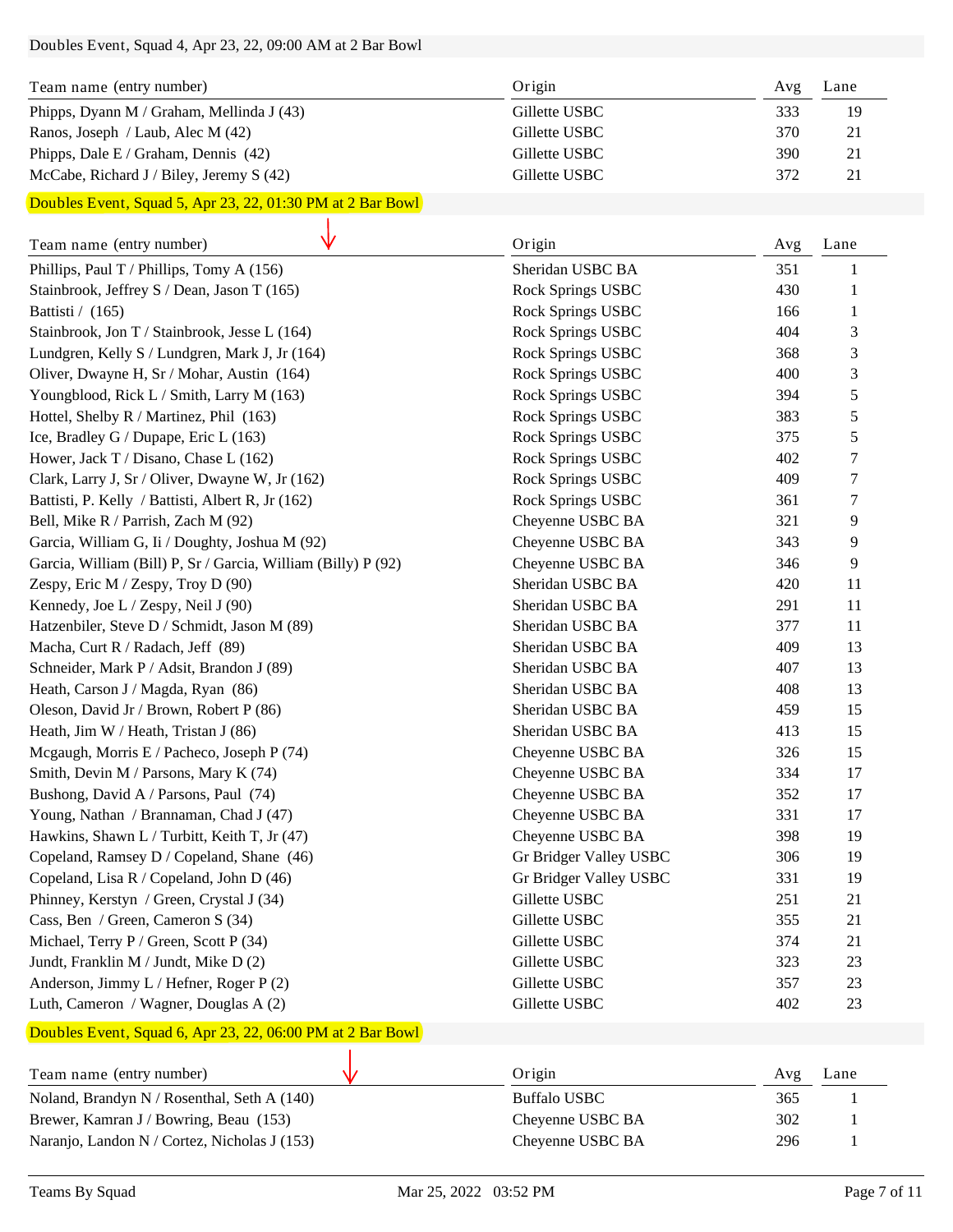## Doubles Event, Squad 6, Apr 23, 22, 06:00 PM at 2 Bar Bowl

| Team name (entry number)                           | Origin              | Avg | Lane |
|----------------------------------------------------|---------------------|-----|------|
| Harrison, Jason P / Seymour, Kyle R (140)          | <b>Buffalo USBC</b> | 391 | 3    |
| Hunt, Cody / Foust, Eddie (140)                    | <b>Buffalo USBC</b> | 372 | 3    |
| Ford, Danielle / Lacey, Joseph P (120)             | Sheridan USBC BA    | 313 | 3    |
| Crane, Orville E / Crane, Brenda J (117)           | Cheyenne USBC BA    | 322 | 5    |
| Lacey, Samantha / Lacey, Ashley M (120)            | Sheridan USBC BA    | 322 | 5    |
| Somera, Joel Q / Lacey, Roger J (120)              | Sheridan USBC BA    | 393 | 5    |
| Havens, Rodney L / Havens, Logan A (117)           | Cheyenne USBC BA    | 398 | 7    |
| Bond, Aaron / Stayer, Christopher L (113)          | Cheyenne USBC BA    | 357 | 7    |
| Freier, Jennifer L / Stayer, Ashley K (113)        | Cheyenne USBC BA    | 337 | 7    |
| Hazen, Matt / Peterson, Eric J (106)               | Wheatland USBC      | 343 | 9    |
| Jackson, Brian W / Bowman, Nate E (106)            | Wheatland USBC      | 318 | 9    |
| Rodgers, Shad Q / Hopkins, Roberta M (88)          | Casper USBC BA      | 283 | 9    |
| Stone, Vanessa / Hopkins, Brionne J (88)           | Casper USBC BA      | 316 | 11   |
| Hanson, Timothy A / Schmitt, Sheila M (84)         | Gillette USBC       | 341 | 11   |
| Brown, Chris S / Flack, Lonny J (84)               | Gillette USBC       | 392 | 11   |
| Schmitt, Lyle J / Pitman, Bradley (84)             | Gillette USBC       | 411 | 13   |
| Miller, James D / Bowden, Tom E (83)               | Gillette USBC       | 398 | 13   |
| DeCelle, Aaron T / Bowden, Nicki J (83)            | Gillette USBC       | 350 | 13   |
| Hernandez, Adam G / Schooley, Eric (82)            | Cheyenne USBC BA    | 337 | 15   |
| Streit, John P / Archuleta, Joe (82)               | Cheyenne USBC BA    | 372 | 15   |
| Hensley, Robert / Bungert, James E (83)            | Gillette USBC       | 399 | 15   |
| DeFreece, Jason P / Wilson, Shane M (82)           | Cheyenne USBC BA    | 400 | 17   |
| Shuler, Mason A / Ferguson, Travis D (52)          | Casper USBC BA      | 403 | 17   |
| Shuler, Jason A / Flicek, James P (52)             | Casper USBC BA      | 401 | 17   |
| Compston, Joseph A / Loftus, Sean Robby R, Jr (51) | Casper USBC BA      | 415 | 19   |
| Calkin, Pat A / Loftus, Patrick J (51)             | Casper USBC BA      | 407 | 19   |
| Mueller, Cory D / Johnson, Scott L (51)            | Casper USBC BA      | 412 | 19   |
| Williams, Donald A / Hardesty, Jamie L (35)        | Sheridan USBC BA    | 410 | 21   |
| Hardesty, Jared T / Green, Jarrod (35)             | Sheridan USBC BA    | 403 | 21   |
| Amende, Barry L / Browne, Michael W (35)           | Sheridan USBC BA    | 416 | 21   |
| Wernick, Jarrod R / Borm, Cory J (30)              | Cheyenne USBC BA    | 393 | 23   |
| Boyd, Bobby P / Clarke, Sam S (5)                  | Cheyenne USBC BA    | 394 | 23   |
| Freier, Rodney W, Jr / Ferrel, Gilbert R (5)       | Cheyenne USBC BA    | 402 | 23   |

## Doubles Event, Squad 7, Apr 30, 22, 09:00 AM at 2 Bar Bowl

| Team name (entry number)                      | Origin           | Avg | Lane |
|-----------------------------------------------|------------------|-----|------|
| Barber, Josh R / Mitchell, Larry D (150)      | Sheridan USBC BA | 341 | 3    |
| Link, Nathan A / Poppell, Dan B $(150)$       | Sheridan USBC BA | 341 | 3    |
| Sutter, Sharron K / Shively, Mark S (114)     | Laramie USBC BA  | 299 | 5    |
| Jackson, Michael S / Helton, Brandon R (127)  | Cheyenne USBC BA | 449 | 5    |
| Sutter, Steve / Mogard, Jim (114)             | Laramie USBC BA  | 374 |      |
| Christensen, Kevin B / Caldwell, Cody A (114) | Laramie USBC BA  | 419 |      |
| Hartman, Mike J / Crockett, David I, Jr (91)  | Cheyenne USBC BA | 424 | 9    |
| Moon, Gregg L / Shields, Rick A $(91)$        | Cheyenne USBC BA | 404 | 9    |
| Fredrickson, Shawn K / Kennedy, Chris (91)    | Cheyenne USBC BA | 434 | 11   |
| Brazell, Chuck A / Redding, Shanendoah A (80) | Worland USBC     | 351 | 11   |
| Guthrie, James L / Fluegge, Lee J (80)        | Worland USBC     | 371 | 13   |
| Turner, Adam L / Carne, Jereme J (80)         | Worland USBC     | 382 | 13   |
| Norrod, Michael J / Copeland, Roger J (33)    | Cheyenne USBC BA | 366 | 15   |
| Huffman, Carl W / Rathbone, Kenneth E (33)    | Cheyenne USBC BA | 370 | 15   |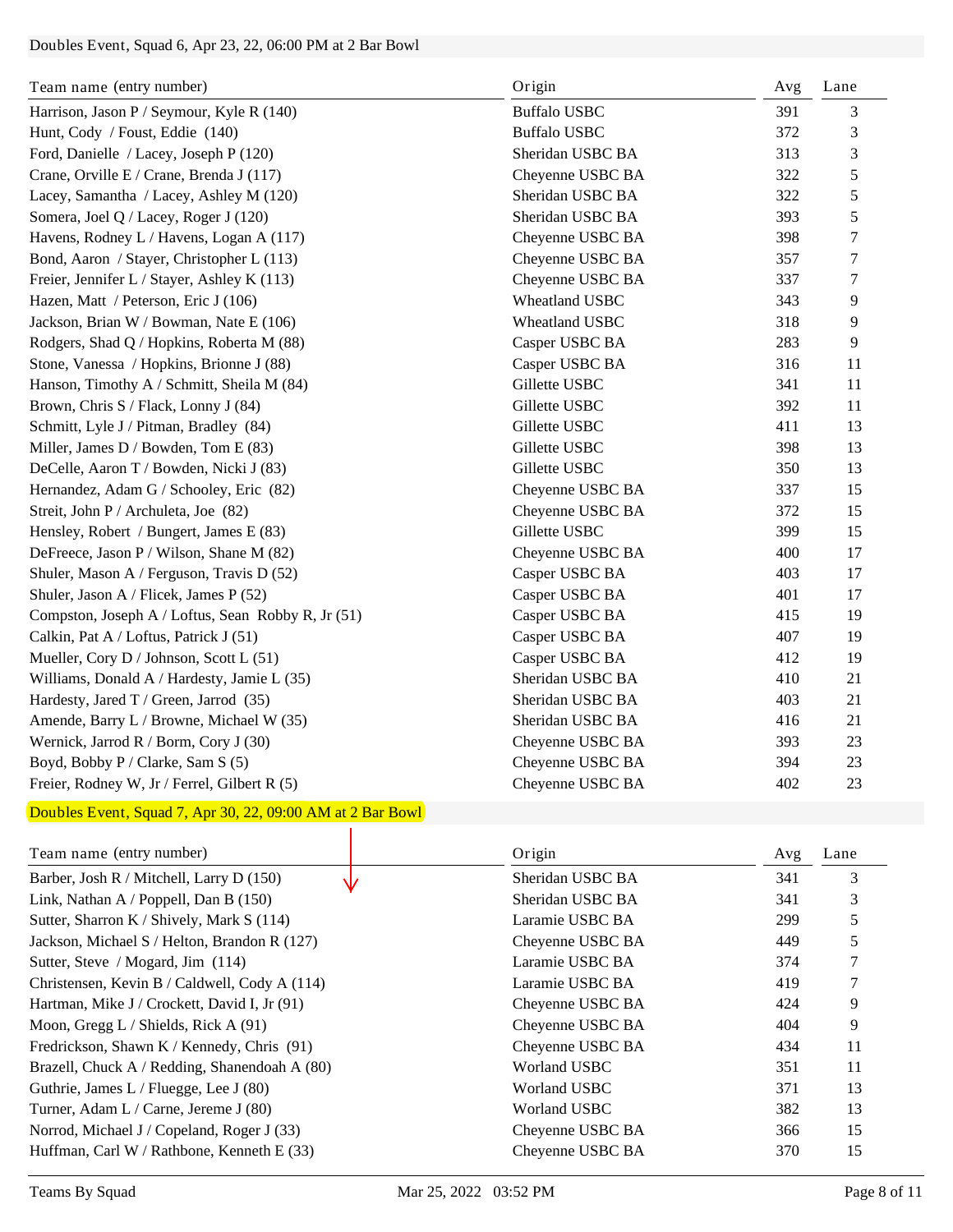# Doubles Event, Squad 7, Apr 30, 22, 09:00 AM at 2 Bar Bowl

| Team name (entry number)                         | Origin           | Avg | Lane |
|--------------------------------------------------|------------------|-----|------|
| Barrows, Stephen P / Hauck, Pamela G (33)        | Chevenne USBC BA | 378 |      |
| Followell, Trysta L / Followell, Tammy L $(152)$ | Chevenne USBC BA | 328 | 17   |
| Followell, Tony L / Followell, Dustin L $(152)$  | Chevenne USBC BA | 409 | 17   |

#### Doubles Event, Squad 8, Apr 30, 22, 01:30 PM at 2 Bar Bowl

| Team name (entry number)                        | Origin                | Avg | Lane   |
|-------------------------------------------------|-----------------------|-----|--------|
| Davis, Jerry D / Jenkins, Kevin L (109)         | Wheatland USBC        | 320 | 1      |
| Krizan, Ron P / Trumbull, Bob D (110)           | Laramie USBC BA       | 394 | 1      |
| Munn, George T / Anderson, Christopher K (110)  | Laramie USBC BA       | 433 | 1      |
| Cordes, Derek C / Sanderson, Chris S (109)      | <b>Wheatland USBC</b> | 337 | 3      |
| Sailer, Jacob / Schlichenmayer, Troy J (103)    | <b>Wheatland USBC</b> | 365 | 3      |
| Geile, Mike / Geile, Colby C (103)              | Wheatland USBC        | 382 | 3      |
| Ware, Mike / Booher, Rick (41)                  | Worland USBC          | 269 | 5      |
| Orr, Victor L / Payton, Frank M (73)            | Casper USBC BA        | 337 | 5      |
| Hopkins, Jim L / Bartosh, Steven E (73)         | Casper USBC BA        | 384 | 5      |
| Tommerup, David R / Fernandez, Bob (41)         | Worland USBC          | 314 | 7      |
| Aagard, Mitchell S / Tharp, Robert E (41)       | Worland USBC          | 322 | 7      |
| Minatelli, Brian A / Newnum, Christopher M (30) | Cheyenne USBC BA      | 339 | $\tau$ |
| Mansell, Brian D / Poling, Dale C (30)          | Cheyenne USBC BA      | 395 | 9      |
| Jones, Bimbo D / Trimble, Steve W (28)          | Pine Bluffs USBC      | 294 | 9      |
| Krakow, Alyce C / Krakow, Kodilyn (28)          | Pine Bluffs USBC      | 264 | 9      |
| Krakow, Gerald / Krakow, Ken A (28)             | Pine Bluffs USBC      | 302 | 11     |
| Johnson, Nic / Johnson, Craig A (26)            | Pine Bluffs USBC      | 376 | 11     |
| Sprenger, Darci L / Yeley, Victor L (27)        | Pine Bluffs USBC      | 230 | 11     |
| Zitek, Jared K / Jones, Darrell L (26)          | Pine Bluffs USBC      | 417 | 13     |
| Fornstrom, Haize C / Eastman, Bryce L (25)      | Pine Bluffs USBC      | 337 | 13     |
| Lang, Tim / Zitek, Jim (26)                     | Pine Bluffs USBC      | 405 | 13     |
| Fredrickson, Tyler / Zitek, Tristen J (23)      | Pine Bluffs USBC      | 427 | 15     |
| Imel, Josh N / Macy, Bert $(22)$                | Pine Bluffs USBC      | 335 | 15     |
| Clark, Braxton J / Kriz, Kelley G (22)          | Pine Bluffs USBC      | 391 | 15     |
| Harding, Kiel W / Zitek, Chris J (22)           | Pine Bluffs USBC      | 420 | 17     |
| Milliken, Mike K / Milliken, Tina S (21)        | Pine Bluffs USBC      | 373 | 17     |
| Popham, Jason W / Hettinger, Tim (21)           | Pine Bluffs USBC      | 359 | 17     |
| Bruns, Corey / Miller, Justin W (18)            | Pine Bluffs USBC      | 404 | 19     |
| Brammeier, Bo D / Martinez, Korben H (15)       | Pine Bluffs USBC      | 341 | 19     |
| Munoz, Jeff D / Rowbal, Heath (15)              | Pine Bluffs USBC      | 322 | 19     |
| Brunk, Dale A / Goehring, Mark E (15)           | Pine Bluffs USBC      | 410 | 21     |
| Haug, Taylor / Krakow, Kelly E (13)             | Pine Bluffs USBC      | 343 | 21     |
| Evans, Brandy T / Evans, Kevin D (13)           | Pine Bluffs USBC      | 315 | 21     |
| Koehn, Shawn / Mossberg, Chris P (13)           | Pine Bluffs USBC      | 372 | 23     |
| Franklin, Doug H / Franklin, Josh S (3)         | Casper USBC BA        | 356 | 23     |
| Gerlock, David D / Knoll, Andrew I (3)          | Casper USBC BA        | 387 | 23     |

#### Doubles Event, Squad 9, Apr 30, 22, 06:00 PM at 2 Bar Bowl

| Team name (entry number)                      | Origin              | Avg | Lane |
|-----------------------------------------------|---------------------|-----|------|
| Filbert, Kasen K / Heppner, Wyatt R $(161)$   | <b>Buffalo USBC</b> | 325 |      |
| Filbert, Damon K / Young, Tyler P $(161)$     | <b>Buffalo USBC</b> | 313 |      |
| Cummings, Felicia / Cummings, Mikayla N (124) | Casper USBC BA      | 433 |      |
| Cole, Moe B / Cole, Forrest (139)             | Lander USBC         | 418 |      |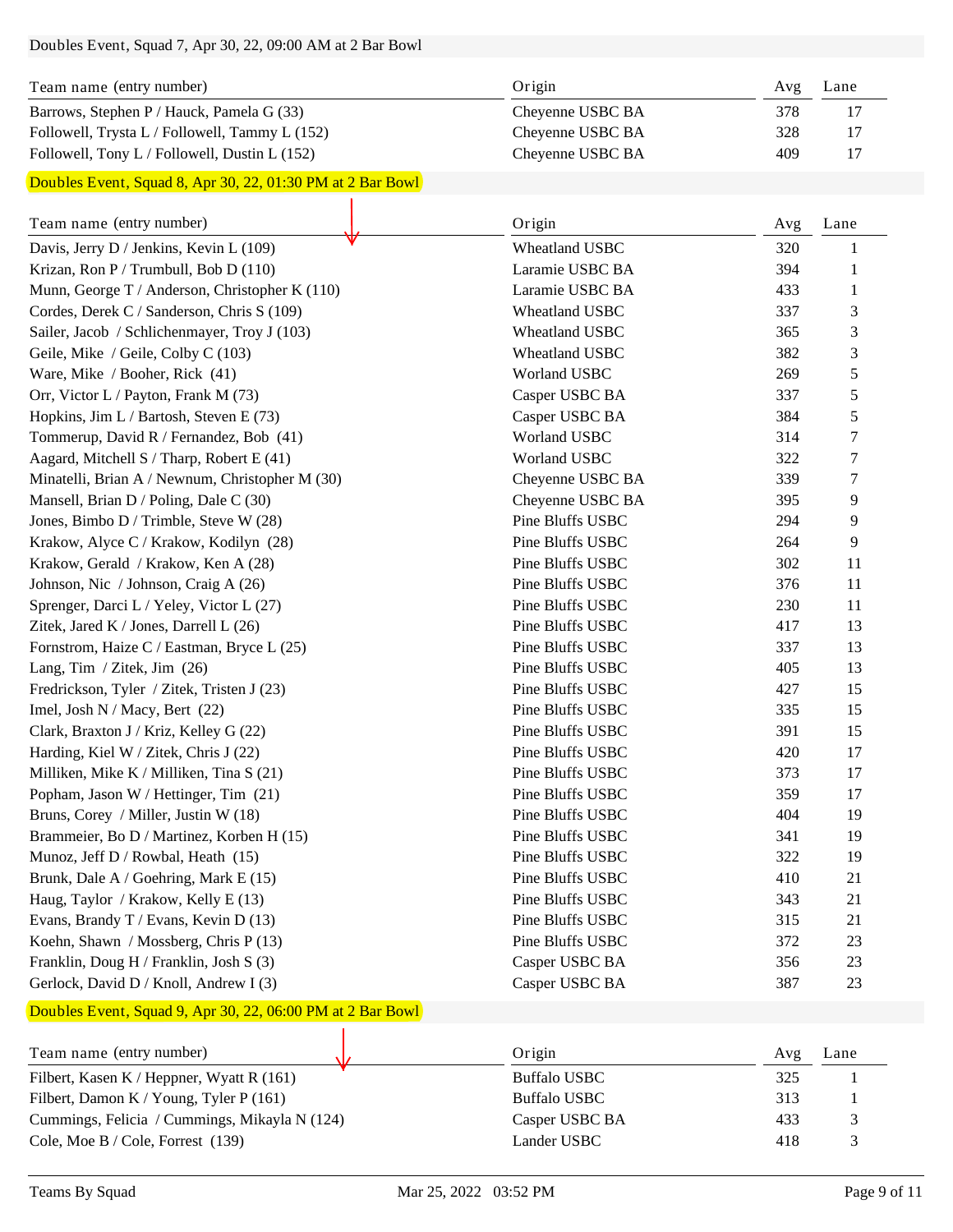## Doubles Event, Squad 9, Apr 30, 22, 06:00 PM at 2 Bar Bowl

| Team name (entry number)                                    | Origin              | Avg | Lane |
|-------------------------------------------------------------|---------------------|-----|------|
| Lookhart, Tyller W / Hoffman, Alex M (124)                  | Casper USBC BA      | 448 | 5    |
| Hensley, Shea M / Ellis, Gordon W (124)                     | Casper USBC BA      | 464 | 5    |
| Cummings, Jim J / McGuire, Joe E (123)                      | Casper USBC BA      | 419 | 5    |
| Barr, Braden A / Barr, Gregory M (123)                      | Casper USBC BA      | 429 | 7    |
| Neavill, Maureen / Watkins, Carla (119)                     | Sheridan USBC BA    | 352 | 7    |
| Neavill, Jason / Watkins, Bobby H (119)                     | Sheridan USBC BA    | 451 | 7    |
| McGonigal, Lee / Mead, Rick (118)                           | <b>Worland USBC</b> | 363 | 9    |
| Decker, Ryan P / Grayeda, Jason R (118)                     | <b>Worland USBC</b> | 325 | 9    |
| Alcaraz, Greg / Schumacher, Jerrad D (118)                  | <b>Worland USBC</b> | 353 | 9    |
| Prestwood, Cody / Moss, Zachary D (115)                     | Cheyenne USBC BA    | 392 | 11   |
| Hinton, Jon W / Archer, Delwyn L (115)                      | Cheyenne USBC BA    | 346 | 11   |
| Martin, Amy L / Martin, Michael S, Jr (115)                 | Cheyenne USBC BA    | 387 | 11   |
| Ballard, Ryan W / White, Brad A (105)                       | Casper USBC BA      | 404 | 13   |
| Scoffield, Kevin K / Scoffield, William B (105)             | Casper USBC BA      | 373 | 13   |
| Scott, Dennis D / Miles, Richard D (105)                    | Casper USBC BA      | 381 | 13   |
| McCormick, James K / Tucker, Terry (40)                     | <b>Buffalo USBC</b> | 359 | 15   |
| Howard, Kevin M / St John, Thomas V (94)                    | Casper USBC BA      | 426 | 15   |
| Music, Christian / Music, Philip D (94)                     | Casper USBC BA      | 417 | 15   |
| Filbert, Kasen K / Filbert, Damon K (39)                    | <b>Buffalo USBC</b> | 313 | 17   |
| Filbert, Kevin / Schoolcraft, Shawn D (39)                  | <b>Buffalo USBC</b> | 367 | 17   |
| Johnson, Megan / Green, Jeffrey L (40)                      | <b>Buffalo USBC</b> | 365 | 17   |
| Long, Nathan J / Long, Kaitlynn A (38)                      | <b>Buffalo USBC</b> | 327 | 19   |
| Wilson, Mark K / Herzog, Larry A (38)                       | <b>Buffalo USBC</b> | 311 | 19   |
| Armstrong, Zach / Armstrong, Kyle Z (38)                    | <b>Buffalo USBC</b> | 411 | 19   |
| Kaiser, Matt D / White, Justin T (37)                       | <b>Buffalo USBC</b> | 321 | 21   |
| Methven, Tim / Hall, Richard C (37)                         | <b>Buffalo USBC</b> | 238 | 21   |
| Griffith, Arnold R, Jr / Rosenthal, Neal S (37)             | <b>Buffalo USBC</b> | 320 | 21   |
| Young, Ethan / Young, Bailey (1)                            | Gillette USBC       | 330 | 23   |
| Hullinger, Sheldon / Thornberry, Chad M (1)                 | Gillette USBC       | 367 | 23   |
| Diede, Mark / Diede, Lee T (1)                              | Gillette USBC       | 365 | 23   |
| Doubles Event, Squad 10, May 07, 22, 09:00 AM at 2 Bar Bowl |                     |     |      |
| Team name (entry number)                                    | Origin              | Avg | Lane |
| Hostrup, Daniel / Hostrup, Toni (130)                       | Gillette USBC       | 352 | 3    |
| Goetz, Tyler J / Nannemann, Christopher J (130)             | Gillette USBC       | 389 | 3    |
| Toth, Erik / Lynn, Colin J (130)                            | Gillette USBC       | 409 | 3    |
| Hall, Troy T / Drehobl, David A, Sr (151)                   | Cheyenne USBC BA    | 362 | 5    |
| Romain, Dona / Vejrostek, James J (151)                     | Cheyenne USBC BA    | 316 | 5    |
| Doubles Event, Squad 11, May 07, 22, 01:30 PM at 2 Bar Bowl |                     |     |      |
|                                                             |                     |     |      |
| Team name (entry number)                                    | Origin              | Avg | Lane |
| Davidson, Dustin A / Galloway, Van (160)                    | Casper USBC BA      | 314 | 1    |
| Portz, Rick L / Dorn, Brandon L (160)                       | Casper USBC BA      | 385 |      |
| Nowicki, Brian S / Clasen, Lenny A (159)                    | Casper USBC BA      | 417 | 3    |
| Schroefel, Scott L / Des'Hotel, Devan J (159)               | Casper USBC BA      | 427 | 3    |
| Wright, Don R / Cook, Kevin C (158)                         | Casper USBC BA      | 458 | 5    |
| Lucas, Jason E / Galloway, Matt (158)                       | Casper USBC BA      | 447 | 5    |
| Monroe, Ian J / Hackleman, Robert D (158)                   | Casper USBC BA      | 465 | 5    |
| Hammill, Cyanne M / Mortensen, Blake E (129)                | Sheridan USBC BA    | 320 | 7    |